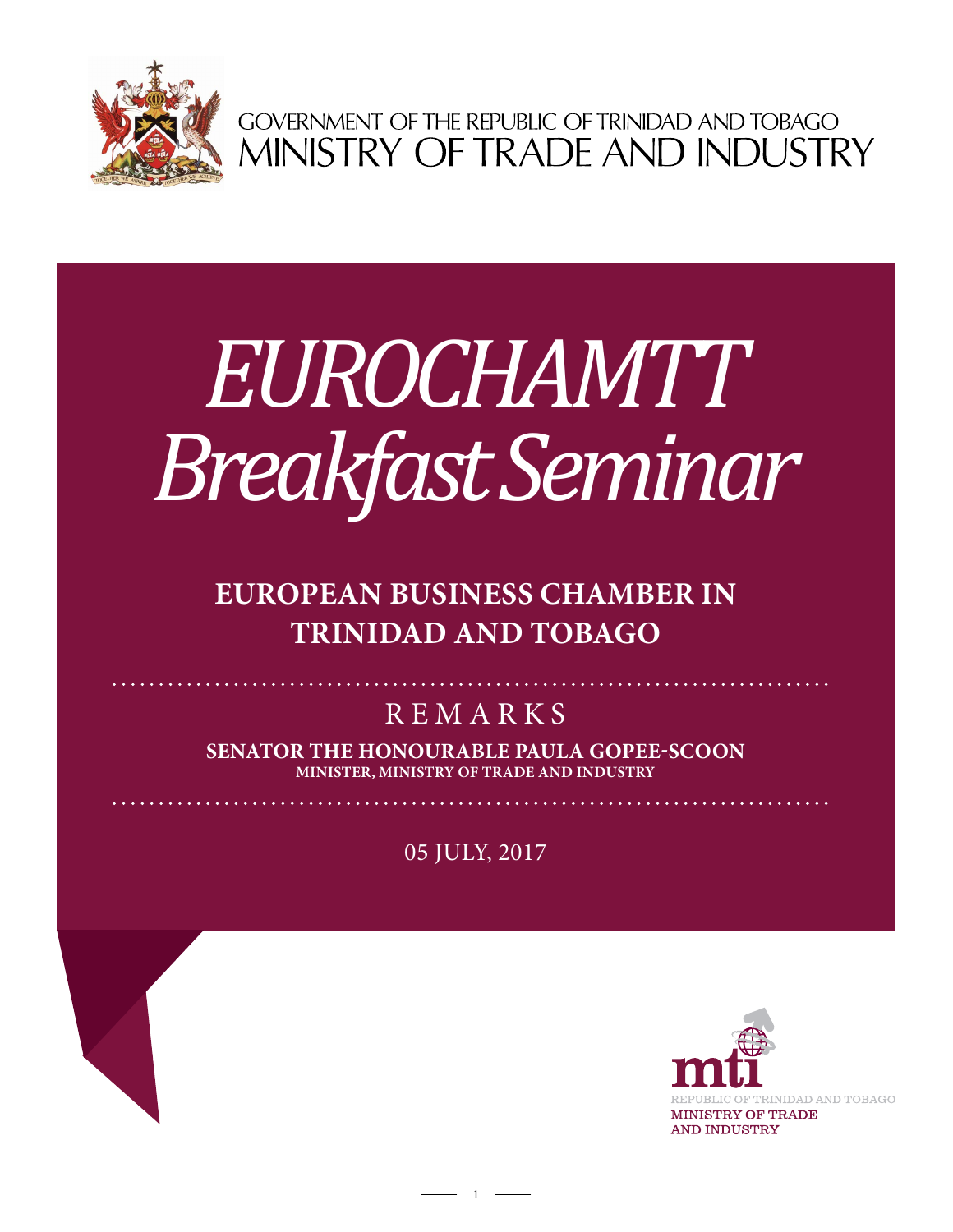#### Good Morning

It is indeed a great pleasure for me to join you at this very important breakfast seminar under the theme "Exploring the Opportunities with European Business in Commercial Maritime Sector in Trinidad and Tobago" which is a timely one. I wish to commend the European Business Chamber in Trinidad and Tobago (EUROCHAMTT) for the role it continues to play in facilitating European business in Trinidad and Tobago since its inception.

The European Union (EU) is an important trading partner for this country. The EU was ranked as this country's third largest trading partner for exports in 2016, accounting for 12% of Trinidad and Tobago's exports ahead of CARICOM which stood at 11% of total exports. Total exports to the EU accounted for over TT\$8 billion in 2015 and over TT\$ 5 billion in 2016. Total imports from the EU accounted for over TT\$7 billion or 13% of total imports for Trinidad and Tobago in 2016 $^{\rm 1}$  .

The top three (3) products exported from Trinidad and Tobago to the EU are Iron Ore, Methanol and Liquified Natural Gas. The top three (3) countries for exports to the EU for the period January to September 2010 to 2015 were Spain, the Netherlands and the United Kingdom. However, it is necessary for local exporters to consider new markets outside of the traditional European partners and explore the opportunities for Trinidad and Tobago's goods and services to penetrate new markets in Europe.

To facilitate easier trade with the EU, Trinidad and Tobago has provisionally applied the CARIFORUM – EU Economic Partnership Agreement since December 29, 2008. One of the main objectives of the Agreement is to encourage exports of non-energy goods to the EU market. The EPA also contains provisions related to the services sector which augur well for domestic service providers seeking access to the European Union as well as the EU maritime service providers interested in doing business in Trinidad and Tobago.

We recognize Europe's strong and well established expertise in maritime matters. You are aware that there are several European companies that operate locally including:

- Bourbon Trinidad Limited (French, specialized Boat Operations for offshore Oil and Gas industry);
- Fugro Survey Caribbean (Dutch, Seismic surveys);
- Oldendorff Carriers Trinidad and Tobago Limited (German, major Shipping and Transshipment of specialized cargo);
- Saipem (Italian, Drilling Services and Engineering & Construction);
- Damen Shipyards Group (Dutch, Shipbuilding and Ship Repair and Maintenance);
- Van Oord (Dutch, Dredging Company); and
- Peterson Integrated Logistics TT Ltd. (Dutch, Logistics Company).

As part of the economic diversification thrust, the Government of Trinidad and Tobago has prioritized the Maritime Sector for further development. The strategic advantages that make this country ideal for maritime activities are many, not least of which is our geographic location below the hurricane belt. We are situated between key trade routes connecting North and South America and can boast of a highly skilled work force.

 $-2$   $-$ 

<sup>&</sup>lt;sup>1</sup> Central Statistical Office of Trinidad and Tobago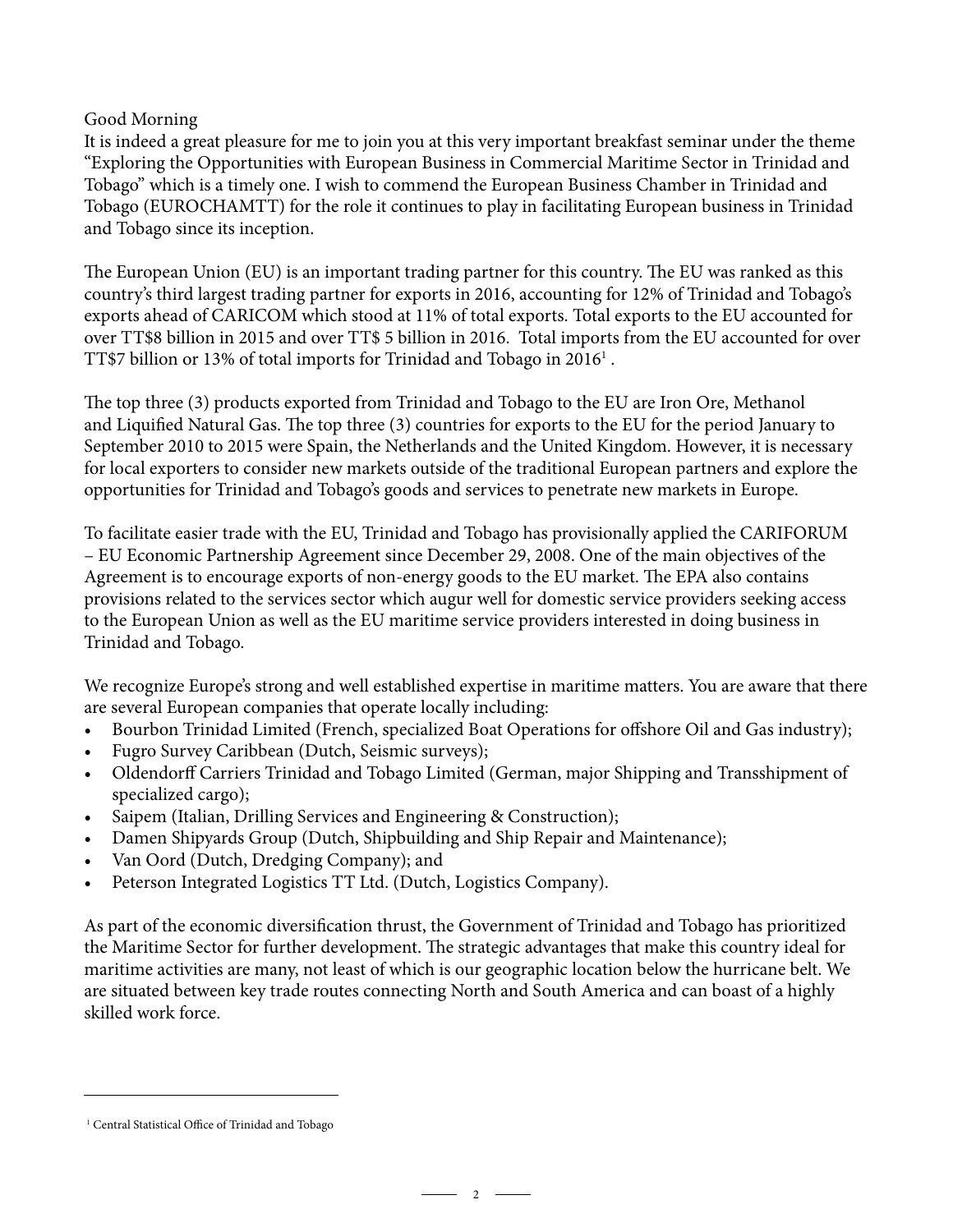As a key institution charged with the responsibility to develop and grow trade and investments, the Ministry of Trade and Industry is tasked with developing the Maritime Sector. To this end, within the last year:

- A Framework for the Development of the Maritime Sector has been completed; and
- A Standing Committee to oversee the development of the maritime sector has been established.

This Standing Committee will streamline the initiatives undertaken by the Government Ministries and Agencies involved in implementation of the Maritime Framework. We believe that this mechanism will significantly propel and advance the work that is necessary given that its membership comprises Government Ministers, and the Heads of all the relevant public and private sector organizations that have a role to play including the Maritime Services Division, the Customs and Excise Division and the Port Authority of Trinidad and Tobago. The Standing Committee is guided by a number of key functions, including facilitating the sourcing of financing for the industry, fast tracking regulatory approvals and promoting capacity building, training and apprenticeship arrangements.

The Government is keen on ensuring an inclusive, multi-pronged approach as we advance development in this area. In this regard, there are a number of initiatives in progress in the maritime sector and I will mention some here:

#### **1. The development of a Maritime Apprenticeship Programme.**

A Maritime Apprenticeship programme was launched in December 2016 and entails a full time one year on-the-job training in Welding and Ship Hull Fabricating. The programme targets persons between the ages of 18 to 35 years. 18 young men are currently being trained with opportunities for employment on completion. This is a collaborative effort between YTEPP Limited (under the purview of the Ministry of Education) and Caribbean Dockyard and Engineering Services Limited (CARIDOC/CL Marine). This Maritime Apprenticeship Programme is a prototype that can be replicated at other ship repair and dry docking facilities to increase the number of skilled labor in the Ship Repair and Dry Docking industry.

This Maritime Apprenticeship Programme supplements the programmes offered by the Maritime Campus of the University of Trinidad and Tobago (UTT) which include the Diploma in Maritime Operations (Engineering or Navigation), Bachelor of Science Degree in Maritime Operations and Master of Science in Operational Maritime Management. The Seafarer programmes and Standards of Training, Certification and Watchkeeping for Seafarers (STCW) short course are accredited by the Maritime and Coastguard Agency (MCA) of the United Kingdom. The graduates of the maritime programmes are all absorbed into the sector locally and abroad.

#### **2. Single Electronic Window (SEW) e-maritime Module**

As some of you may be aware, the Single Electronic Window (SEW) e-maritime module allows shipping agents in Trinidad and Tobago to electronically prepare and submit vessel pre-arrival and pre-departure declarations to the Maritime Services Division, Coast Guard, Customs and Excise Division, Port Administrations, Immigration Division and Ministry of Health. Once submitted, the information is immediately sent to these agencies. The e-maritime module has contributed to:

- Increased efficiency in the preparation of arrival and departure declarations for shipping agents.
- Cost savings resulting from less paperwork and documentary requirements due to electronic submissions.
- Overall reduction in vessel dwell time due to electronic clearance.
- Improved communication and coordination between shipping agents and regulatory agencies.
- Greater transparency in doing business with regulatory agencies.
	- $\longrightarrow$  3  $\longrightarrow$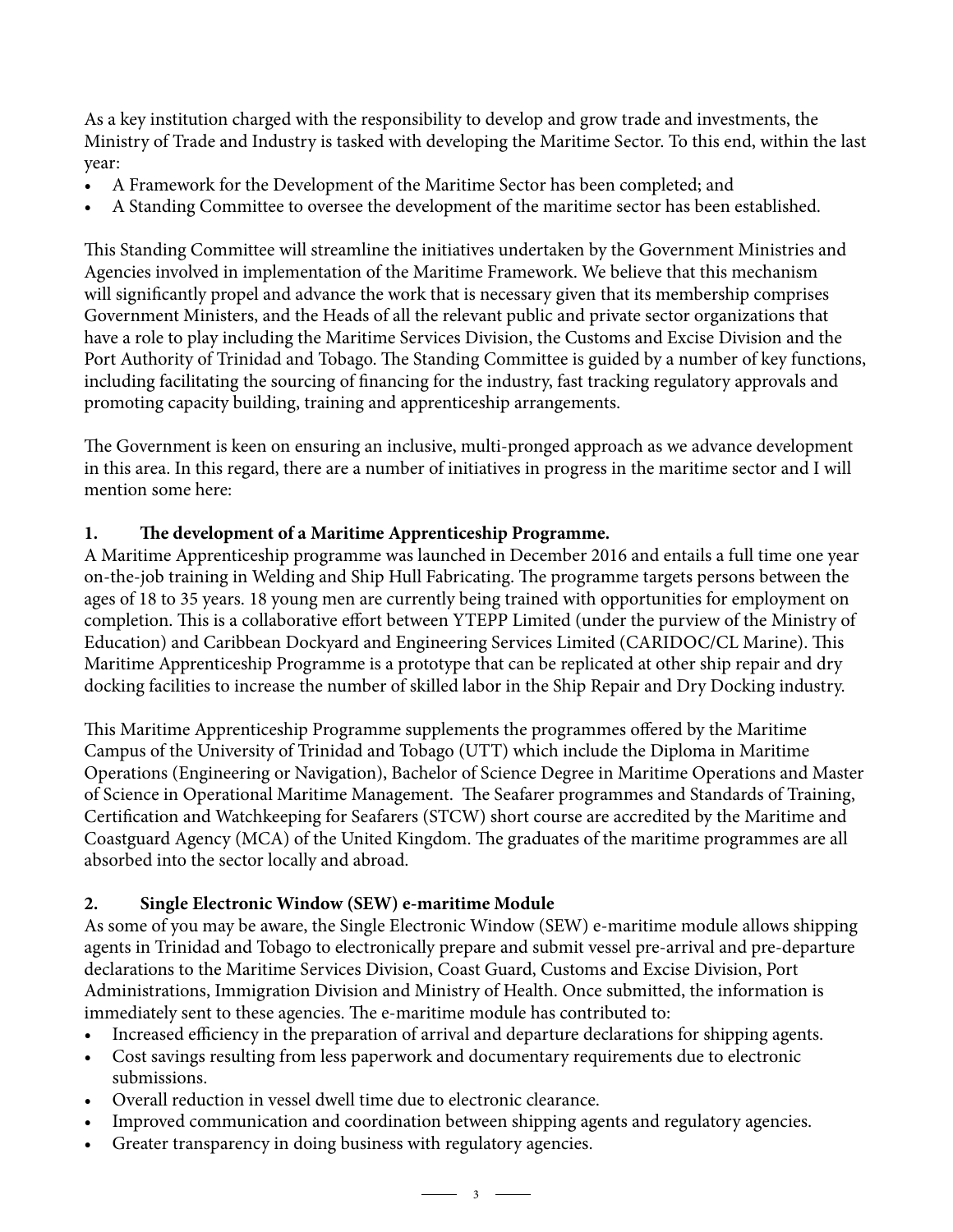## **3. The development of a Trade Logistics Framework for Trinidad and Tobago**

At the Ministry of Trade and Industry, one of the projects under the current Inter-American Development Bank (IDB) loan for the strengthening of the Single Electronic Window (SEW) is the development of a Trade Logistics Framework for Trinidad and Tobago. This will link all the actors in the logistics and supply chain (ports, customs, hauliers, shipping agents, freight forwarders and regulatory agencies) and so further strengthen and streamline our trade processes. The Ministry of Trade and Industry is currently undertaking stakeholder consultations to support this project.

#### **4. The development of a Framework for the Expansion of activities in the Gulf of Paria including Transshipment**

The Maritime Services Division of the Ministry of Works and Transport has developed guidelines for the legal, institutional and administrative framework for the expansion of transshipment and other activities in Trinidad and Tobago. The Guidelines will soon be sent to Cabinet for consideration.

## **5. The sourcing of finance for the expansion of the ship repair and dry docking facilities**

The Ministry of Trade and Industry has brought together the ship repair and dry docking companies and a regional financial institution - the Andean Development Bank (Corporacion Andina de Formento - CAF) on financing options for the expansion of their operations. The Ministry plans to host another Investor Financing Engagement Session with key stakeholders in the near future.

## **Environmental Preservation**

The Government is aware of the importance of proper management of maritime activities to ensure sustainability of our marine resources. In this regard, the following initiatives form part of a larger national plan for environmental preservation;

- 1. The development of a Maritime Spatial Plan for the Gulf of Paria;
- 2. The removal of Derelict vessels from the Gulf of Paria; and
- 3. The development of strategies to address ship energy-efficiency technologies and operations, and the reduction of harmful emissions from ships through the recently established Maritime Technology Cooperation Centre (MTCC) for the Caribbean.

#### **Yachting**

Yachting or leisure marine is also subsumed under the Maritime Sector. In an effort to facilitate the growth of the leisure marine industry, the Ministry of Trade and Industry has completed a Yachting Policy, 2017 – 2021 which has among its objectives, to:

- 1. Improve and expand Trinidad and Tobago's yachting product; and
- 2. Reform and strengthen the legal and regulatory framework.

# **Opportunities in the Maritime Sector**

As the Government focuses on the development and expansion of the entire Maritime Sector, many opportunities exist for investment, joint ventures and partnership arrangements. This forum will look at:

The Panama Canal expansion which is expected to increase the number of Post-Panamax vessels passing through the canal. These larger vessels will likely increase the market for feeder lines in and around the Caribbean increasing the demand for port, bunkering, ship chandlery, ship repair and dry docking services many of which Trinidad and Tobago can provide.

 $-4$   $-$